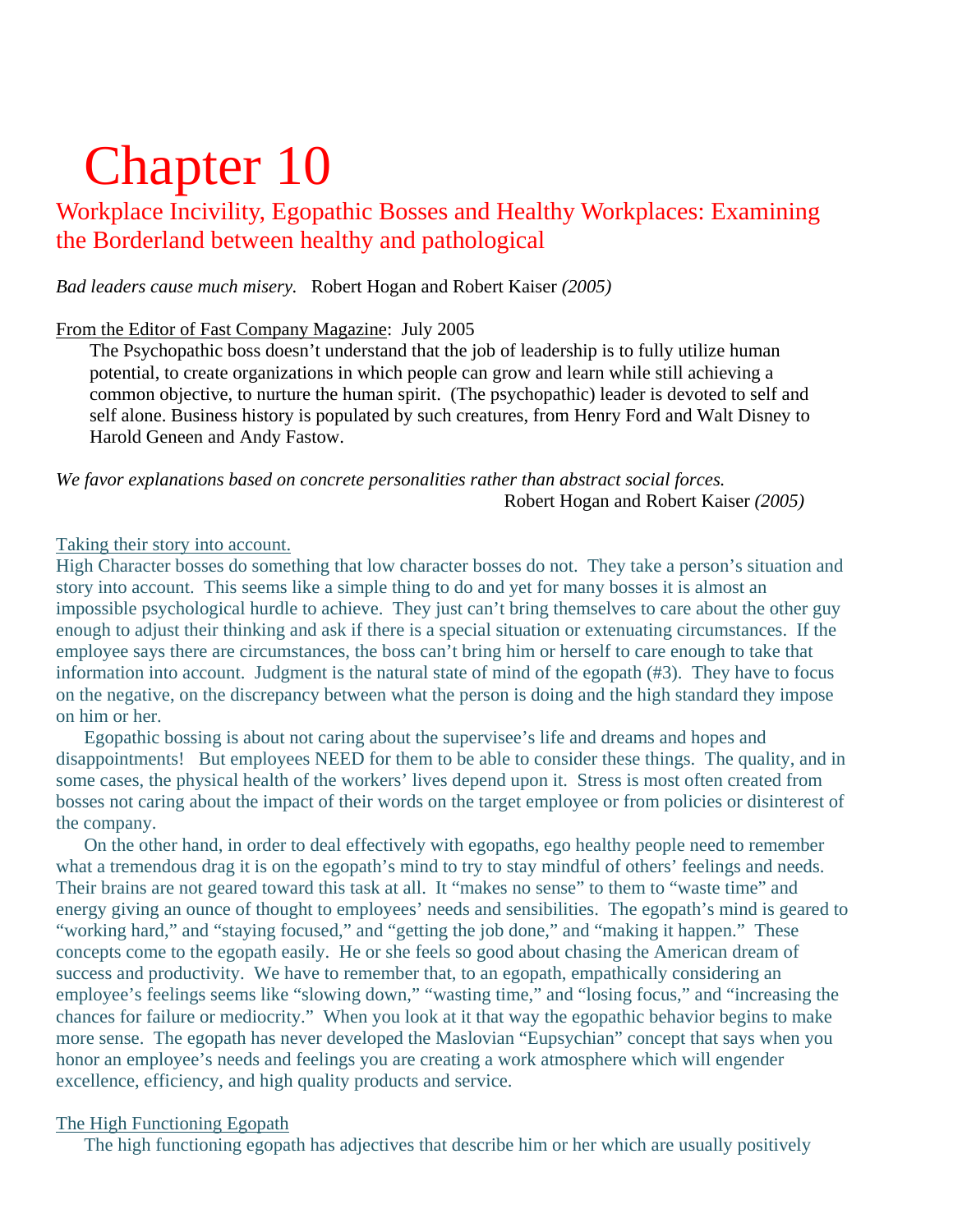connoted words in our language. It is very difficult to understand how a "conscientious" leader is at risk for egopathic acting out behavior. And yet this shift must take place if coaches, supervisors, and therapists are to work with egopaths who want to change their behavior or who are mandated to change.

 For instance, Holland's personality traits of "conscientious," "rational," and "conventional" are traits a person can be proud of. And yet it is just these "types" who are most likely to commit workplace incivility when under stress, deprivation, or mensorial excitement.\*

\*mensorial excitement means having a head of steam while working toward a project and being so enthusiastic that angry words come flying out at anyone who shows a lack of sharpness or nose-to-thegrindstone readiness to work hard.

#### Violence in the Workplace

We all fear and loath workplace violence. However, an understudied reality is that wherever there is violence there is egopathy. Who has the egopathy? The perpetrator of the violence has to be held accountable for allowing a violent drive to be engendered within them, certainly. But it is even more important to look at the personality (see definition) of the "power up" persons in the workplace who did not follow anti-violence protocol. (see this is section xx)

There is a story in Creative Aggression that tells of a mild mannered woman who worked for a cruel and inconsiderate boss (an egopath) for 20 years until one day she had had enough and she blew up at him (p. 222). It is a huge mistake to assume that every act of workplace violence is completely caused by a person with problems and that those problems were the cause of the violence. It must be assumed for the investigation and for future prevention measures that half the reason for the violence was the disregard by the boss or a fellow employee for this person's dignity and self-esteem.

 "Going postal" is now an accepted phrase meaning "to become violent and commit acts of aggression against one's boss or fellow workers." I call this Retributional Rage (see Chapter 14).

 In the home these behaviors are usually referred to as "abuse" or "mistreatment." But seldom at work are they called these accurate but incendiary names. Until 1999 there was no real name to call these insensitive peccadilloes. When Dan Goleman described a corporate vice-president who shamed his team by asking "Where did you go to college?" Goleman helped us understand that this was an example of low emotional intelligence. But what descriptor can we use to describe this "low IQ" behavior? There has never been a name for it in the literature. If you can't name it you can't claim it and that's exactly what has been happening during the past 4,000 years of organized businesses.

#### Workplace Incivility

 Christine Pearson, Christine Porath, and Lynne Anderson have been writing about workplace incivility for 10 years. When you consider that uncivil acts have been happening since the beginning of time it makes you query, "Why now?" and "Why did it take so long?" The answer may lie in human nature. "Might makes right," the saying goes. Men and women without power have always known the inadvisability of confronting the boss or slave driver because there was always something unspoken that seemed to ruin any request for pity or preference. The boss always seemed to win out no matter how dire the state of the need.

 Workplace incivility happens half because of the workplace environment which is (a) how the workers are being treated, (b) the amount of stress that is created, and (c) the level of communication that is being encouraged. The other half of the reason for workplace incivility springs from the person's ego development. Ego development has a direct influence on how one behaves in the workplace. Each one of us had a childhood developmental "script" which predisposes us to treat others poorly. In Muriel James' book, "The OK Boss" she says,

"Children who are cared for properly, who receive positive attention, and who are encouraged to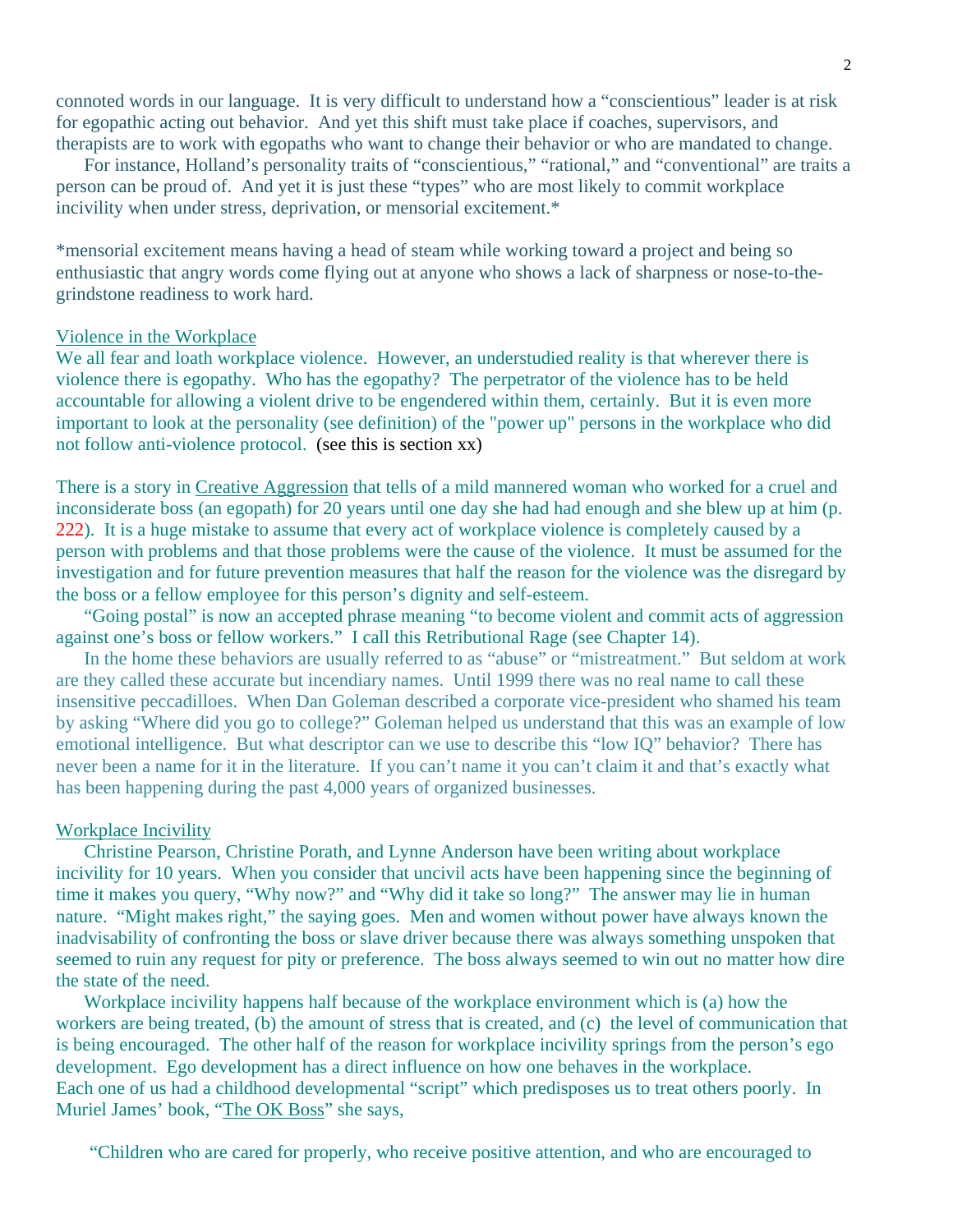think for themselves are likely to continue feeling OK. They tend to select a constructive I'm OK, You're OK script and later in life become OK bosses. On the other hand, if a child is not wanted, if something goes wrong during pregnancy or birth, if it is "just one more mouth to feed,' if the parents feel resentful, frustrated, or angry at the responsibility, or disappointed in the sex or appearance of the child, the child is likely to begin feeling not-OK and to select a destructive script that matches the feeling" (p. 124).

Of course, James is only scratching the surface of what could have gone wrong during childhood that would leave the employee with an "I'm not OK" script that would precipitate him or her to feeling the need to say or do something which could be called a "workplace incivility." An attempt at an acronym for all childhood mistreatment is listed in Form 20 called "TRAUNCIL" on page 100.

The end of the chapter will be showing how the etiology of anti-social personality disorder, sadistic personality disorder, and even psychopathic personality disorder can all be found in the most innocent of hurtful behaviors because they all have to do with a disorder, a dysfunction of the normal human quality of empathy. Yes, there would be no empathy without training and character development.

#### More Workplace Incivility

 Susan was willing to schedule the new person twice a month and me once. When confronted she said, "Well, Sally took Veronica's place so she has the right to the schedule." So the RULES of interpersonal conduct (RIC) of seniority, the PROTOCOL of altrucharacterism, went out the window because of the ruse of favoritism but she couldn't admit to it because she knew it was wrong and she didn't want to be caught. Therefore, she beat cognitive dissonance by "manipulating the facts and trumping up the charges." But in this case she did the opposite; she minimized, whitewashed, and sanitized she behavior. That's what egopaths do, they condemn, blame, and find fault with others and then sanitize, excuse, justify and whitewash their behavior!! And they can do it without blinking of an eye. And yet we don't call them psychopaths. Sometimes it's hard to tell the difference.

 The mental mechanism is that they make decisions about the other in a semi-subconscious part of their brain. Some egopaths are aware they do it and others are not aware. The brain is a powerful tool. It can automatically make the decisions. (See Joseph LeDoux). If the person could bring the decision making into consciousness they might feel too guilty about the judgmental retributive maneuvering and refrain from doing it. If you are an egopath and would like to write me and tell how you do it, my email address is Drcedwood@aol.com.

#### Egocentric bosses

They know they've got you by the balls. I hate to use such language, but such shocking behavior demands shocking language. Bosses know that when they want to fire you all they have to do is call you into their office and do the deed. They have very little fear about what will happen to them if they do not follow the due process protocol. They also know that if they make you upset, you will be even more upset as you think about confronting him/her. This reluctance works well for the egopathic boss who doesn't want to be held accountable for his/her behavior.

 Workers unite. If we all pull together and have a collective vow that "We're mad as hell and we're not going to take this anymore!" then we can make a difference. The next time you are called and told to meet your egopathic boss in HR say, "Okay, but first I am going to visit the president's office. Then make a phone call to the president of the company and say, "Sir, Madam, there are some shenanigans going on here and I thought you'd be interested to know about them. He or she will either be too intrigued to say No and invite you into his/her office, or they already know about your termination and will still invite you into their office because they don't want to seem uncaring and cruel by saying, "I already know about it and I don't care. I've given it my stamp of approval." There is also a good chance the president will not approve of the move if he or she knew about it. As soon as they learn about it they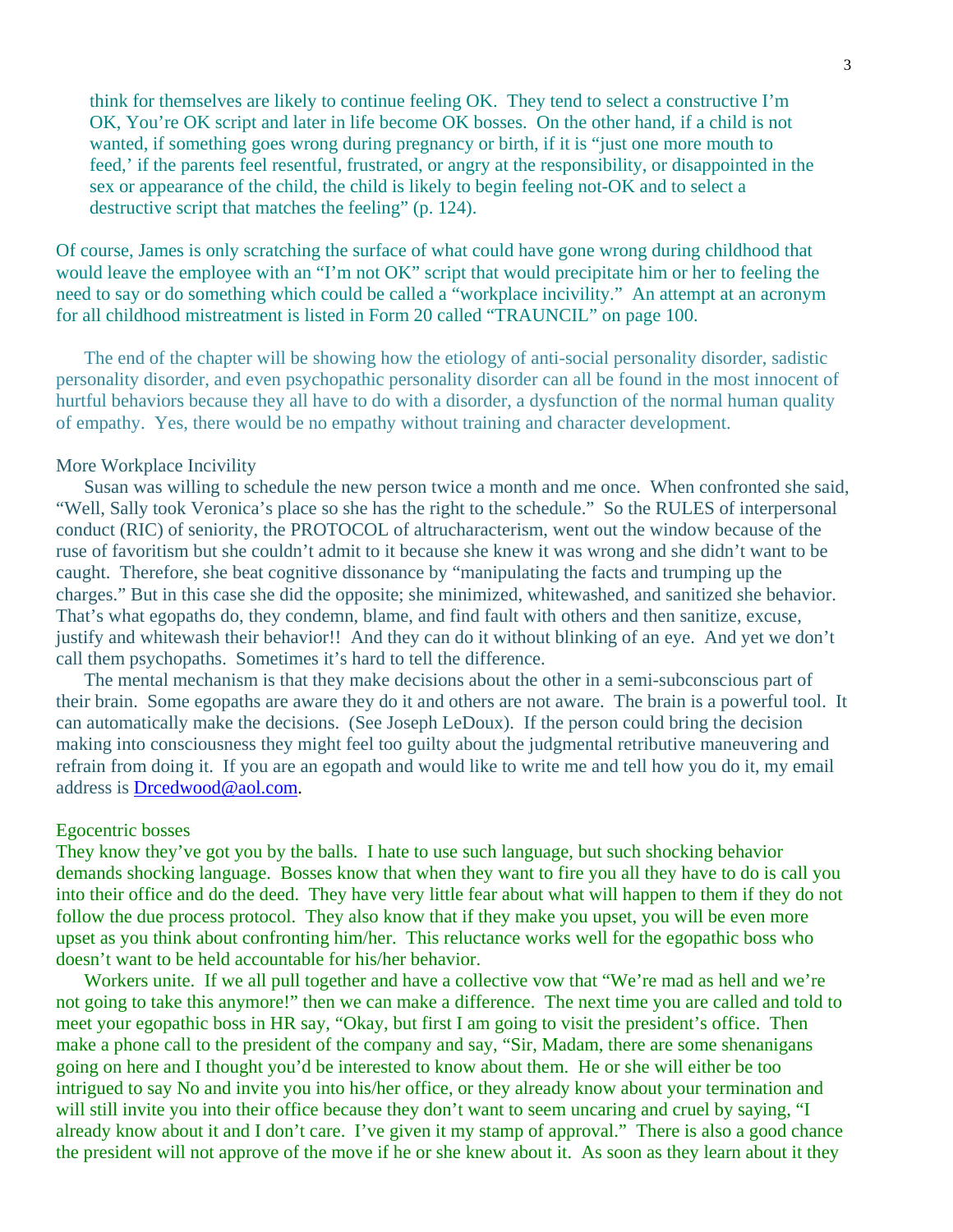might reverse it. But the most likely scenario is not the president reversing it, but simply accepting it but then sending a signal to the boss that he or she is not handling their people well enough to be trusted and within time they will probably lose their job as well.

 If you find yourself in HR or in your boss' office being told you're out, just say "Wait a minute" and dial up the president of the company with your cell phone. They can't stop you; it's not against the law. Remember that. The egopathic one-ups in this situation hope you'll feel like you're breaking the law or some rule of society by standing firm. You are not. You are simply reacting in an Adult ego state to protect yourself and get your human needs met. Humans have been notorious over the years (Hitler, Stalin, Saddam Hussein) for completely ignoring other's needs. You must get it very clear in your mind that only you can stand up for yourself against the tyrants.

 If bosses (who were workers just a few years ago) were to develop a little fear about arbitrarily firing someone they might forego it or at least give the employee due process before the termination. The average worker is also a human being with needs. All humans have the need for due process. This country, the United States of America, was founded on the principle of due process in its court system.

 Not every employee is determined to keep their job. Some employees would be glad to leave their job if only they could get a nudge from their bosses. But most bosses don't know how to conduct a termination meeting in order for the employee to get his or her needs met. Very few bosses (or professors) have the skills to ask questions in such a way that the employee basically terminates him/herself.

What is it about the altruistic part of the human brain that it shuts down as soon as opportunities arise to make money?

#### Axis One into Axis Two

It starts with Axis I feeling bad, scared, unsure, insecure. Then the person does something, or doesn't do something (Gretel just watches TV instead of doing her chores) which impacts someone else (Cory is upset). That person gets angry and starts haranguing Gretchen which hurts her feelings. At this point the Axis I situation morphs into Axis II. She starts feeling resentful and has ideas about how to get Cory back or passive aggressively starts resisting his requests just out of spite. She may become aggressive as she complains about his behavior or even hits him when they fight.

#### Employees and Students behaving badly:

 It is not only the powerful who behave badly. Those without power can rise up and express egopathy, as well. I once had two students from the same foreign country. Both had such thick accents I had to struggle to understand them. After many weeks of saying nothing, I calmly and kindly asked one to repeat a word more slowly because she had double tongued it and I had hardly understood her. This was an opportunity to steer them in a direction of working on their pronunciation. (I love helping people to pronounce words well. I've done it for years and I usually get a cooperative reaction.)

 The intelligent young woman just looked embarrassed. She didn't even try. I was prepared to do as I always do, which is to immediately praise them for saying the word as a reward for trying, and assuaging any hurt feelings. But since she didn't try, I didn't get a chance to praise, so I went on with the lesson. At the break, she asked to talk to me in private. She proceeded to find great fault with me for "embarrassing her" in front of the whole class. I handled it well, being immediately rueful and saying, "I'm sorry" twice. I still tried to encourage her. She said, "No one else has ever said anything. I have achieved a degree already!" Evidently, she had no idea she was speaking with such a pronounced accent because no one had had the intestinal fortitude to confront such a horrible accent.

 How does ego play into this situation? I believe we see ego on two fronts. One, her ego development was so poor that she took this opportunity for learning as a put-down and as an affront to her intelligence. Secondly, she had grown up so unstructured, that is, she had missed out on the character building interactions of a loving parent that she felt "entitled" to be allowed to speak any way she felt like speaking. A little unfettered narcissism?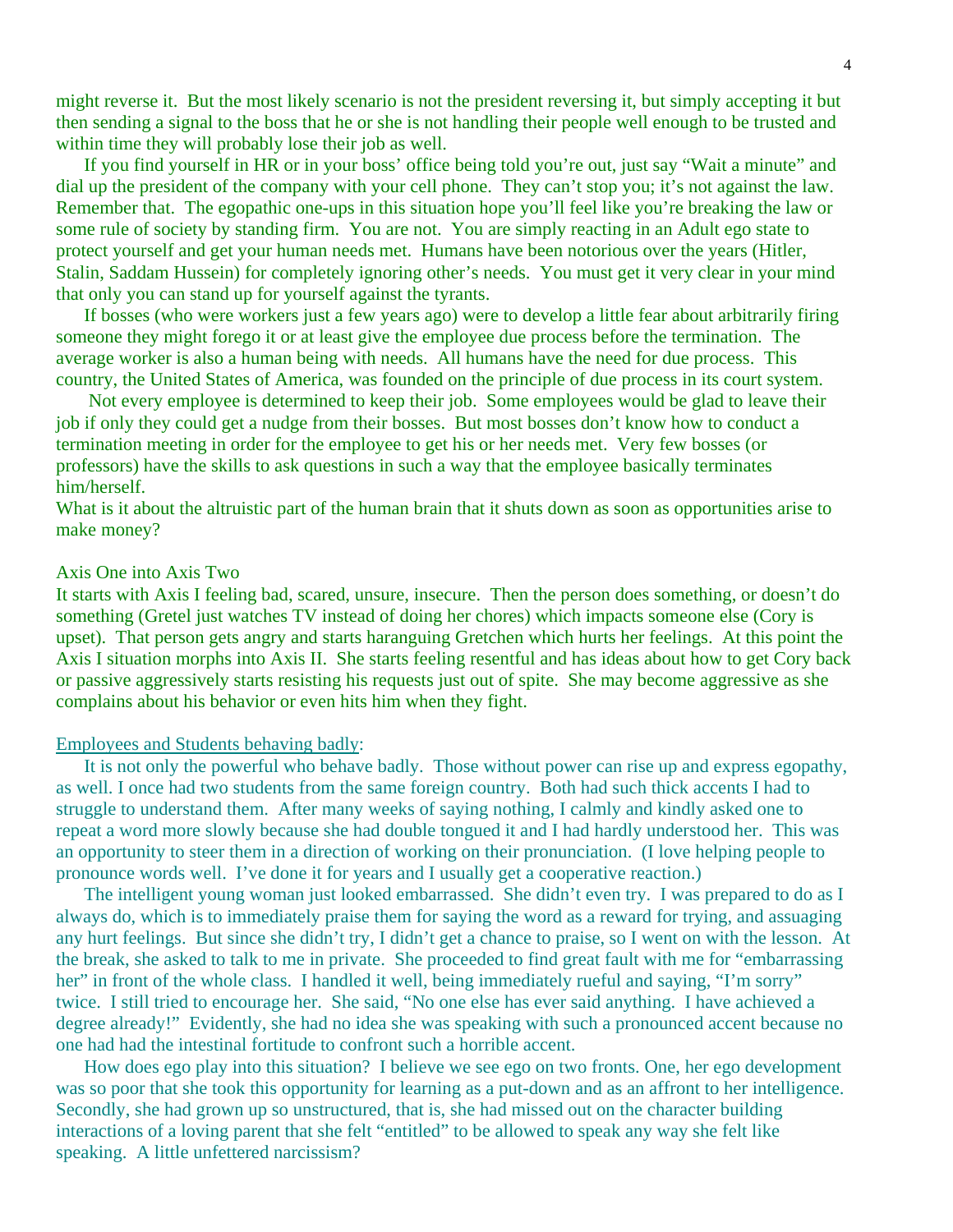Regardless, I was left feeling blindsided and hurt. I had difficulty teaching the second half of the class. I couldn't believe that just asking her to try saying a word more clearly would draw such a hurt and defensive/aggressive reaction. I am always asking Spanish speakers to help me say words in Spanish correctly. We all need to work on our self-righteous egos. Including me? Was I arrogant to think that it was okay to help her begin enunciating her words more clearly so that I, and her future American clients, could understand what she was saying? Her response was, "No one else has complained or said anything about my speech!" She did not stop and realize, "Of course, they didn't. They were too afraid they'd get reamed out like I'm getting right now!!" In this day and age of "political correctness" (which I am in agreement with), we have to realize that someone not saying something about us is no guarantee that we are being seen as perfect and appropriate in every way. Word to the wise: try to see a caring person's correction as a genuine desire to help us be a better person, not as a put-down.

How should Presidents behave? President Washington read and adhered to a list of etiquette which was written in the 1500's. He wanted to treat others as he wanted to be treated. How should managers behave? What are their guidelines? Can we accept this as a list of guidelines? Can we call this attitude and behavior "Altrucharacteristic?" (a combination of "altruistic" and "characteristic) Here is my list of behaviors which I would like to see all managers adhere to.

## 10 "C" Behaviors of High Character (AltruCharacteristic) Management

They are…

1. Calm: Being in control of their amygdala, do not allow the self to become emotionally hijacked. High Emotional Intelligence (EQ) does not get physically or verbally aggressive.

2. Conscientious: Being willing to control one's "dark side," to control the need to retribute and aggress against others. Even when they have been wronged, they adhere to the RIC: (rules of interpersonal conduct) which avoid workplace incivility. They honor the feelings and sensibilities of others.

3. Communicative: Being willing to give information to help others understand; telling it straight with the other person's needs in mind, having no hidden agenda.

4. Caring: Really interested in the other person's story and reasons. Doesn't consider them "excuses." Truly tries to understand. Is free of ego defensive acting out.

5. Curious: Willing to ask questions with genuine interest at hearing the answers. Tries to be good at helping the other person communicate fully and reach their dreams and goals. Has a "win-win" attitude.

6. Compassionate: (the FEELING part) Truly able to feel and show empathy for the employee's answers to the manager's questions. Slow to attack and terminate an employee. Has high EQ.

7. Considerate: (the THINKING part) Truly willing to consider the other person's point of view, ideas, limitations, or needs as a way of getting along and creating a psychologically healthy workplace. Discounts gossip and rumors. Explanations about missteps are honored.

8. Collaborative: Having the flexibility, the magnanimity to try out new ways or see things from the others person's point of view. Able to do "brainstorming." Theory "Z" management style.

9. Complimentary: Employees need praise and hearty appreciation from their boss (Carnegie, 1936). Is willing to defer and compliment in the middle of a disagreement to keep emotions under control.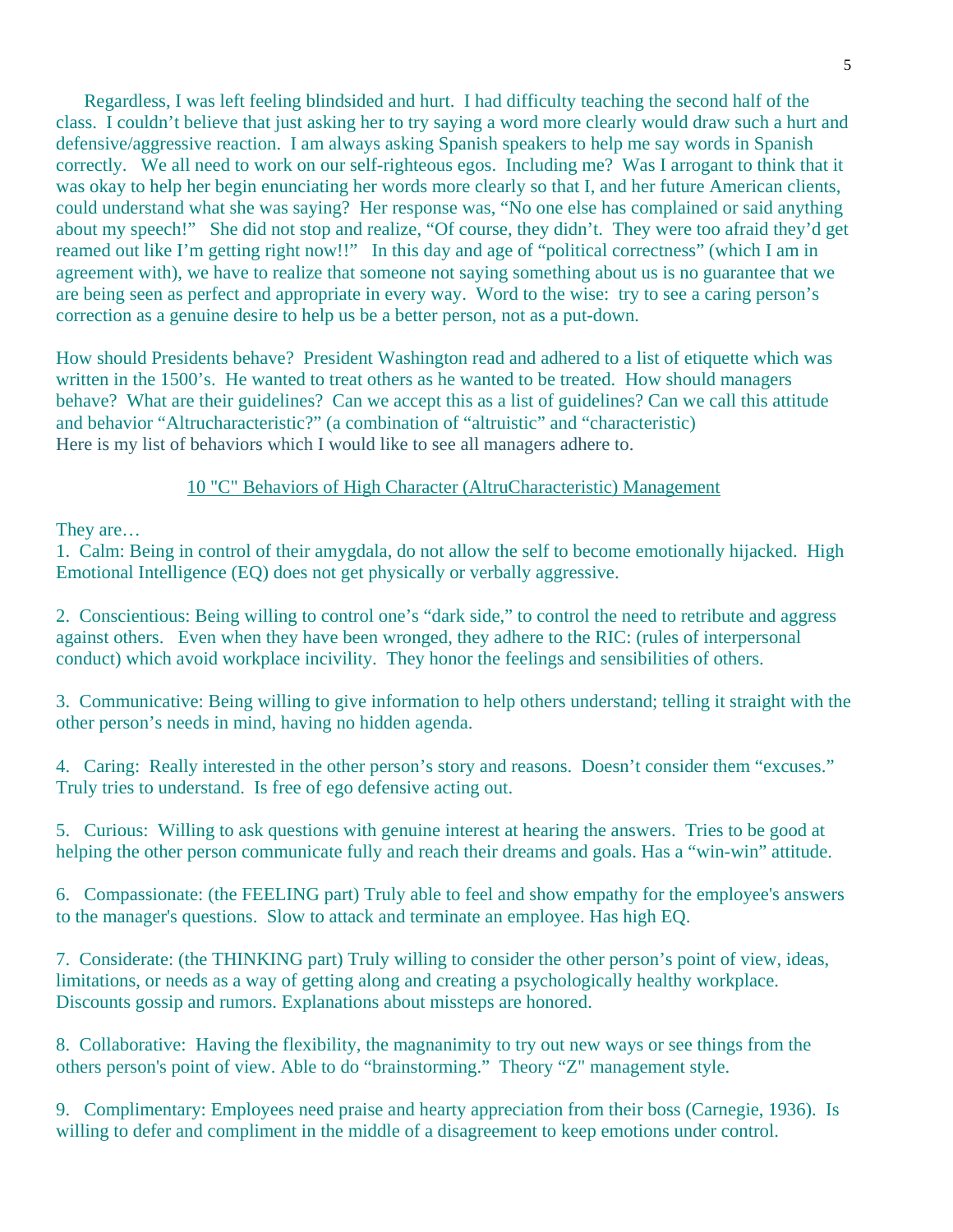10. Comfortable with the responsibilities and the power; with confronting and remonstrating with employees/students and with having them remonstrate, in return, with him or her; (from Post Modern Supervision) Contrite: Able to apologize when it is called for.

### Coworkers Can Be Cruel, Too

#### A Personal Story

One Sunday I was working as an intake coordinator at a major hospital. I had been paged earlier in the morning to do an assessment of a young woman in the emergency room. Her mother and father were there with her and clearly the objects of her ire. I began doing what came naturally: family therapy. I could see the communication gaps begin to be bridged and the icy, distant feelings begin to melt. I was so glad I had my talents at the ready to help this family. I thought the hospital would be so proud of me.

 I was certainly proud of the work I had done I could not contain my good feeling. I ran into a coworker, an M.S.W, the next day and shared that I had had an interesting encounter that weekend and had done some family therapy. "What do you mean you did family therapy?" she shot back at me. "Don't you know that if they found out... went to the psychiatric unit… wouldn't be happy." I couldn't quite make out what she was saying. The tirade was incomprehensible. I fell back on my therapy skills and used reflection and summary to help her shape her argument, but to no avail. I tried to validate but to be honest I was struggling to stay calm and supportive. In the face of such blatant fault-finding and blame-throwing, it is difficult to stay in our Adult ego state. I will always wonder if she was premenstrual or suffering some mild psychotic or borderline state. All I knew was that I was hurt and confused and disappointed that my caring, professional work had been trampled on. Pearls before swine? I don't like that phrase but sometimes when you are ruthlessly raked over the coals for something you did well and feel proud of, the phrase fits.

The Dallas Morning News: Carpool Read. "The B-minus that changed my life" by Kelli Renfrow.

My new boss, a C student whose college was "harder" than mine, knew exactly how to push my buttons. How to dangle the carrots of money, travel and writing opportunities just out of reach. During my short tenure that I describe as the 90 day's war -- for my soul -- I struggled to please someone who couldn't be pleased. Someone who moved the bar on every emotional whim. I couldn't figure out how to make an A. And then, one day, he lost his temper and threatened to fire me. Apparently, I wasn't borderline A-B -- I was making an F. Even as my confidence and self-esteem were slipping, I considered hanging on. I thought about pushing the rock up the hill no matter how many times it rolled down on me, just to prove I was the one who could get it to the top. But it dawned on me that this would be the real mistake. So I walked away, resigning in the face of renewed promises of fame and fortune from a boss who had calmed down. As I left the worst job I've ever had, embarrassed that I was a quitter, Mr. Tinsley's words came back to me. Though it had been a disaster, I had learned to listen to my heart. And I had learned to spot a soul-sucking despot at 50 paces. Lessons I'd never forget. Oct. 2, 2006.

These kinds of bosses are true jerks and egopaths to say the least. They are sick puppies and they don't even know it.